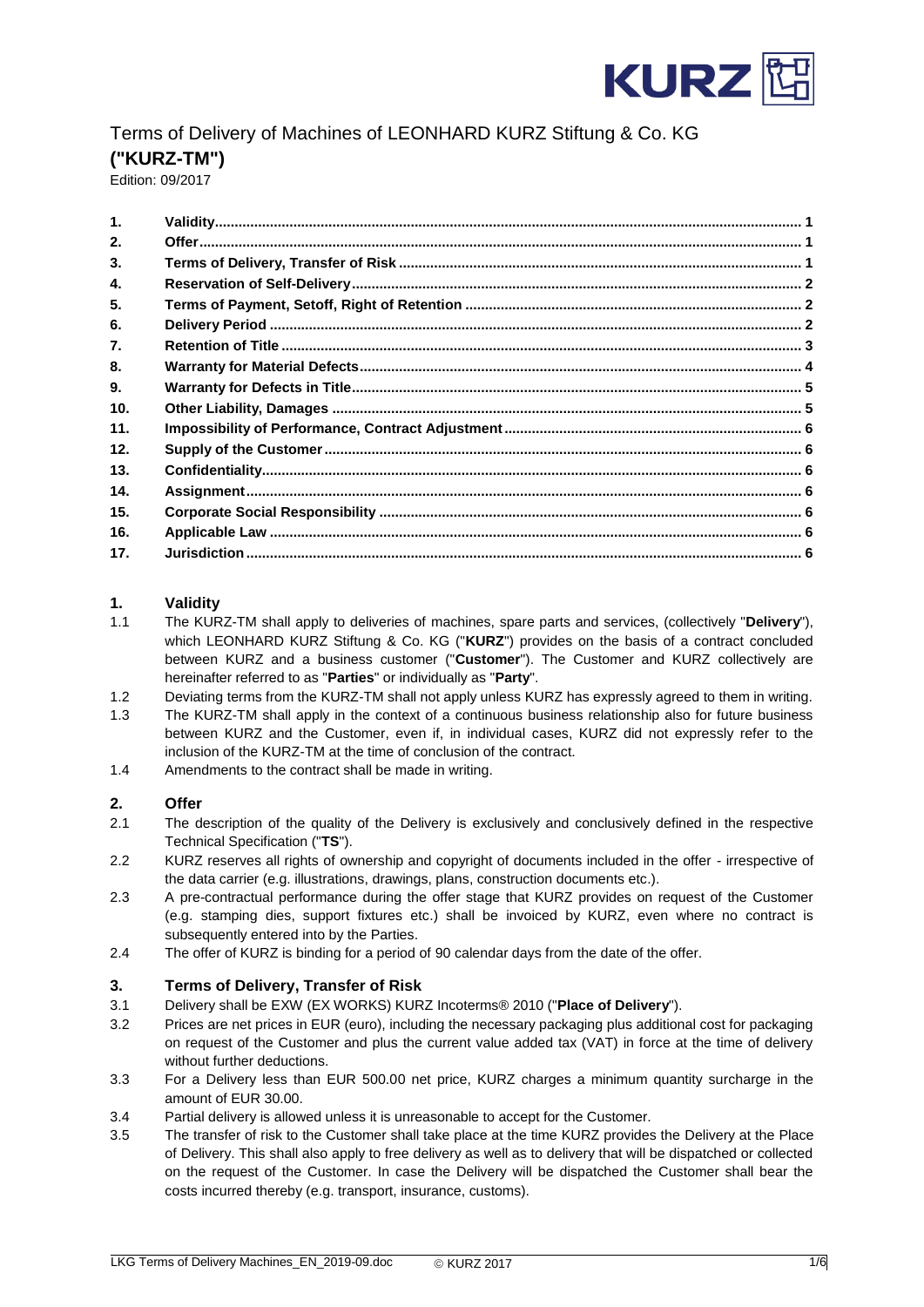

# <span id="page-1-0"></span>**4. Reservation of Self-Delivery**

In the event that the Delivery is not available because KURZ has not received deliveries from its own suppliers or the delivery stock of KURZ is depleted, KURZ is entitled to make a Delivery which is equivalent in quality and price to the contractually agreed Delivery. If this is not possible, KURZ may rescind the contract.

#### <span id="page-1-1"></span>**5. Terms of Payment, Setoff, Right of Retention**

- 5.1 Unless otherwise agreed, the invoice of KURZ is due for immediate payment without any deduction.
- 5.2 Insofar as the contract contains no information on the terms of payment, the following shall apply: 1/3 down payment upon receipt of the order confirmation, 1/3 as soon as the Customer is informed that the Delivery is ready for dispatch, the remaining amount after receipt of the Delivery and invoice. Invoices for spare parts shall be payable in full upon receipt by the Customer.
- 5.3 The Customer can only set off a counterclaim against a claim of KURZ or exercise the right of retention if its counterclaim is undisputed or confirmed by a final and unappealable judgment. In case of Material Defects (8.1) or Defects in Title (9.1) of the Delivery, the counterclaim of the Customer shall remain unaffected in accordance with 8.12.
- 5.4 If the Customer is in default of payment, suspension of payment, opening or applying for bankruptcy, insolvency or composition proceedings or rejection of such due to non-existing assets, protest of a bill, valuation of the Customer with a high business risk by a recognized information or rating agency, or in the event of comparable sustainable reasons which suggest the Customer's insolvency, KURZ is entitled to demand immediate payment of all claims which are not yet due. In addition, KURZ is entitled to make each Delivery subject to an advance payment.

#### <span id="page-1-2"></span>**6. Delivery Period**

- 6.1 Observance of the agreed delivery period is conditional on the timely receipt of complete documents, necessary permits and approvals, especially of plans to be provided by the Customer as well as fulfillment of the agreed terms of payment and other obligations by the Customer (e.g. advance payment, partial payment). In case these conditions are not fulfilled on time, the delivery period shall be extended accordingly; this shall not apply if KURZ is solely responsible for the delayed Delivery.
- 6.2 If non-observance of the delivery period is due to events such as natural disasters, mobilization, war, terrorist acts, computer virus and further attacks by third parties on the IT-system of KURZ despite compliance of KURZ with the safety precautions of the usual security measures, riot, strike, lock-out, impediments resulting from German, US-American and other applicable national, European or international foreign trade laws, breakdowns in production or other plant interruptions, traffic problems or other comparable circumstances for which KURZ is not responsible ("**Force Majeure**"), the delivery period of KURZ shall be extended reasonably. Should any event of Force Majeure last for a period of more than 60 calendar days, the Customer or KURZ shall be entitled to rescind the contract in whole or in part. In such case no Party shall have a right to seek damages against the other Party. This shall also apply if any event of Force Majeure occurs at the time when KURZ is in delay with the Delivery.
- 6.3 In the event that KURZ is responsible for a delayed Delivery and provided that the Customer can credibly establish that a damage for such delay has occurred, the Customer may seek liquidated damages of 0.5 % for every completed calendar week of delay but in no event shall the aggregate of such damages exceed a total of 5 % of the net price for that part of the delayed Delivery which due to the delay could not be put to the intended use by the Customer. The obligation to pay the liquidated damages requires proof by the Customer that any damage has occurred, but not of its amount. KURZ shall be entitled to provide evidence that the Customer suffered lower or no damage.
- 6.4 Further claims and remedies of the Customer due to the delayed Delivery in particular indirect or consequential damages, loss of profit or loss of production are excluded. This shall not apply in case of liability of KURZ based on intent, gross negligence or due to loss of life, bodily injury or damage to health.
- 6.5 Claims for damages due to the delayed Delivery by the Customer as well as claims for damages instead of performance or reimbursement which exceed the limits specified in 6.3 shall be excluded, even after expiry of the delivery period for the Delivery set by the Customer.
- 6.6 The Customer shall only be entitled to rescind the contract provided that KURZ is solely liable for the delayed Delivery and after reaching the maximum amount of compensation in 6.3 and the Customer has set an adequate delivery period to KURZ within KURZ has to supply the Delivery and such delivery period has expired. A change in the burden of proof to the detriment of the Customer shall not be implied hereby.
- 6.7 At the request of KURZ the Customer shall declare within a reasonable period whether the Customer will rescind the contract due to the delayed Delivery or insist on the Delivery.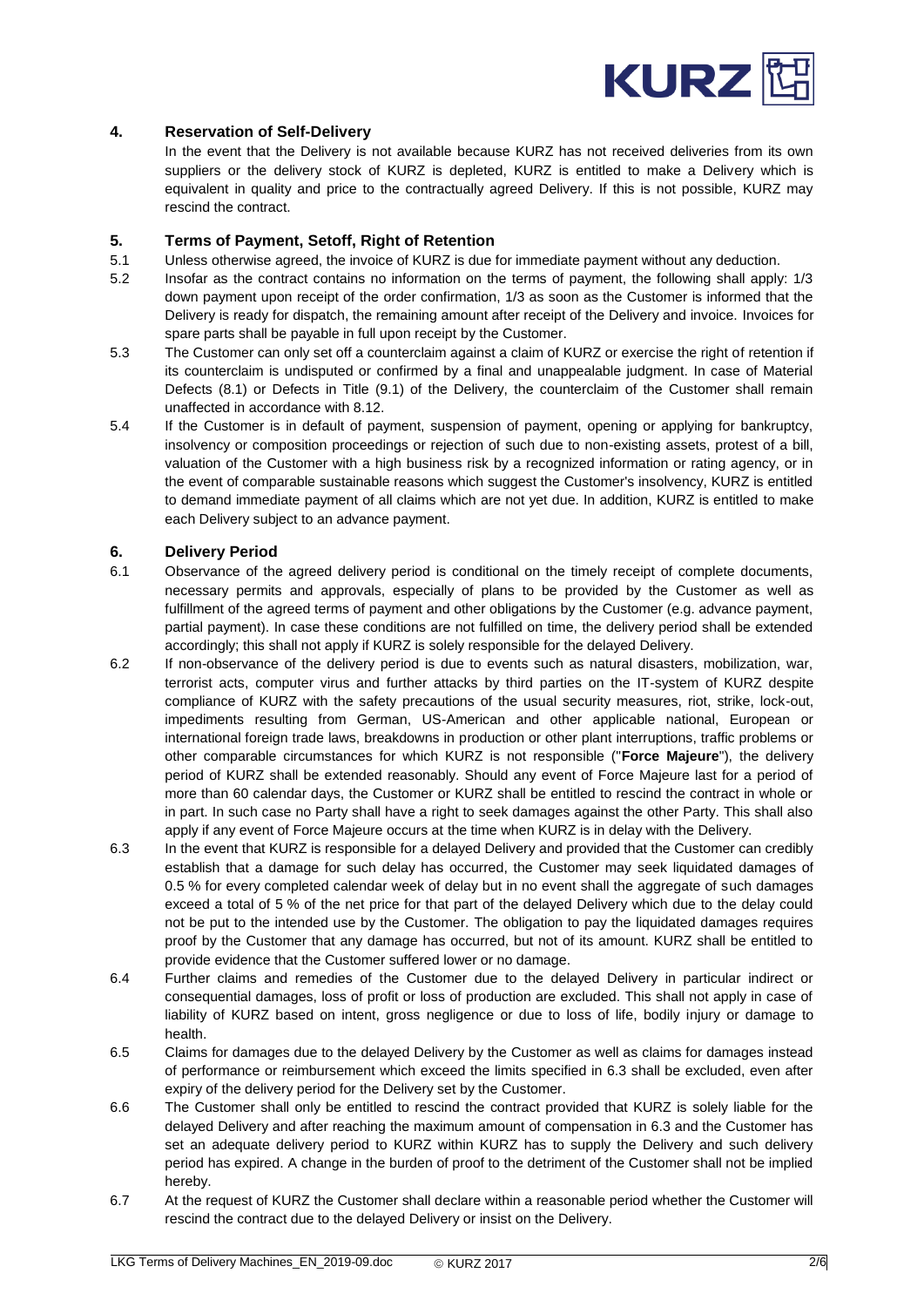

# <span id="page-2-0"></span>**7. Retention of Title**

- 7.1 The Delivery shall remain the property of KURZ until each and every claim against the Customer to which KURZ is entitled under its business relationship has been duly satisfied ("**Secured Goods**"). The Customer shall not damage, modify, remove, or make illegible any number, sign, nameplate, company and/or brand name or other marking affixed by KURZ. If the value of all the security rights of KURZ against the Customer exceeds the value of the secured claims by more than 10 %, KURZ shall release a corresponding part of the security rights at the request of the Customer. KURZ shall have the right to choose which of the security rights shall be released.
- 7.2 The retention of title shall continue even if parts of claims of KURZ are included in current invoices and the balance has been drawn and accepted, unless the balance is settled.
- 7.3 For the duration of the retention of title, the Customer is prohibited from giving the Secured Goods in pledge or transferring the Secured Goods as security. In case of a seizure of the Secured Goods or other acts or interventions by any third party relating to the Secured Goods, the Customer shall immediately inform KURZ thereof in writing. If legitimate interest has been substantiated by KURZ, the Customer shall give KURZ the information necessary to assert the rights towards such third party and the Customer shall hand over the necessary documents to KURZ.
- 7.4 The resale of the Secured Goods by the Customer to its client in the ordinary course of business shall only be permissible on conditions that the Customer receives payment from its client or retains title so that the property in the Secured Goods is transferred to its client only after fulfillment of the client's obligation to pay the Customer.
- 7.5 Should the Customer resell Secured Goods, the Customer assigns to KURZ herewith the claims (including VAT) the Customer will have against his clients out of the resale, including any collateral rights and all balance claims, as security, without any further special declarations being necessary by KURZ. If the Secured Goods are sold together with other items and no individual price has been agreed with respect to the Secured Goods, the Customer shall assign to KURZ such proportionate fraction of the total price as is attributable to the price of the Secured Goods invoiced by KURZ. KURZ herewith accepts such assignment. The duty of KURZ to release security rights shall remain unaffected.
- 7.6 If the Customer has sold its monetary claim as part of genuine factoring, then the claims of KURZ become due immediately and the Customer assigns to KURZ the claims that replaced the sold monetary claim against the factor and forwards his sales proceeds to KURZ without delay. KURZ herewith accepts such assignment.
- 7.7 In the event that the Customer is in breach of an obligation, in particular, a default of payment, KURZ is entitled to rescind the contract and to take back the Secured Goods, after the expiration of a reasonable time limit within which the Customer shall rectify the breach. The Customer is obliged to return the Secured Goods to KURZ. The legal provisions which dispense of the requirement to set a deadline in case of a serious and/or final refusal of performance shall remain unaffected.
- 7.8 In the event that the Customer is in breach of an obligation, in particular, a default of payment, the enforcement of retention of title and the taking back of the Secured Goods associated therewith does not require a rescission of the contract by KURZ. The aforementioned actions or seizure of the Secured Goods shall not constitute a rescission of the contract by KURZ, unless expressly stated by KURZ.
- 7.9 The Customer shall be allowed to process, transform, restructure and combine ("**Processing**" or "**processed**") the Secured Goods with other products. The Processing shall be done for KURZ. The Customer shall hold the new product resulting from this Processing for KURZ with the due care of a diligent businessman. The new product shall be considered as Secured Goods.
- 7.10 The Parties are in agreement that in case the Secured Goods are processed with other goods which do not belong to KURZ, KURZ shall have co-ownership of the new product in proportion resulting from the ratio of the value of the processed Secured Goods subject to the value of the new product at the time of Processing. The new product shall be considered as Secured Goods.
- 7.11 The assignment of claims provision shall also apply to the new product. Such assignment is valid only up to the amount that equals the amount invoiced by KURZ for the processed Secured Goods.
- 7.12 The Customer shall be entitled to collect any outstanding receivables from the resale of Secured Goods until revocation by KURZ. In the event of an important reason, in particular delay in payment, suspension of payment, opening or applying for bankruptcy, insolvency or composition proceedings or rejection of such due to non-existing assets, protest of a bill, valuation of the Customer with a high business risk by a recognized information or rating agency, or in the event of comparable sustainable reasons which suggest the Customer's insolvency, KURZ shall be entitled to revoke the Customer's right to collect receivables for Secured Goods. In addition, upon prior warning that the assignment by way of security will be disclosed or that the assigned receivables will be utilized, and observing a reasonable period of time, KURZ may disclose the assignment by way of security, utilize the assigned receivables and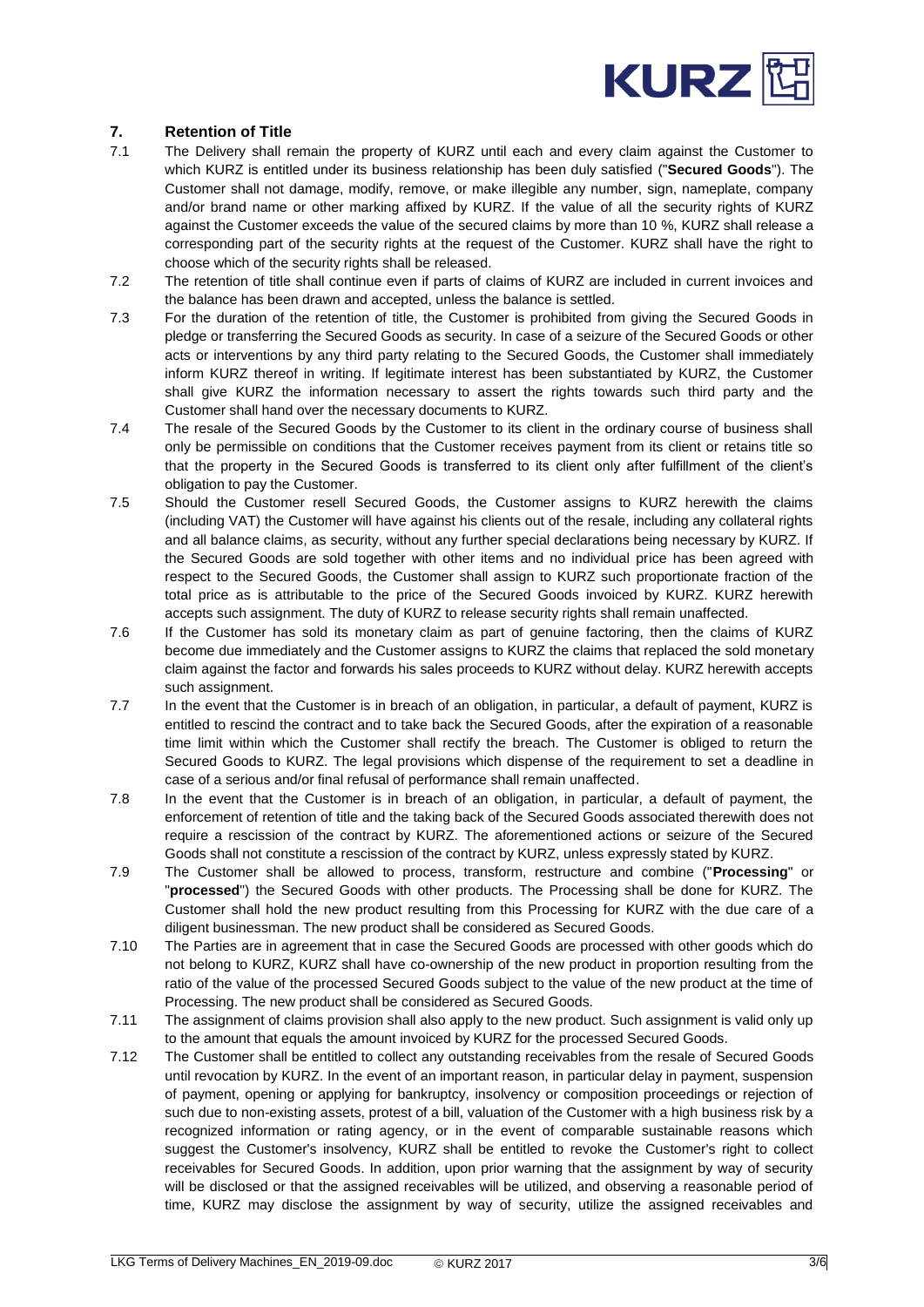

demand that the Customer discloses the assignment by way of security to its clients. The duty of KURZ to release security rights shall remain unaffected.

#### <span id="page-3-0"></span>**8. Warranty for Material Defects**

- 8.1 In case a Delivery does not match with the quality of the respective TS at the time of transfer of risk ("**Material Defect**"), at its discretion KURZ shall within the statute of limitations either repair free of charge or provide replacement free of charge ("**Supplementary Performance**").
- 8.2 The quality of the Delivery is defined conclusively in the respective TS. KURZ shall not be liable for a Material Defect relating to qualities and characteristics not specifically mentioned in the TS. It is the sole liability of the Customer to examine the suitability of the Delivery for the intended use. In case the Customer requests additional tests which were not included in the respective TS, these shall be agreed separately in writing and paid by the Customer.
- 8.3 Claims for Material Defect of the Customer against KURZ are subject to a statue of limitations of 12 months upon Delivery or, as far as the Parties have agreed in the contract, after acceptance. In case of a delayed Delivery or acceptance by the Customer due to reasons KURZ is not responsible for, the statue of limitations shall expire 18 months after the receipt by the Customer of the notification of the readiness for dispatch of the Delivery at the latest. This shall not apply in case of liability based on intent, gross negligence or due to loss of life, bodily injury or damage to health or fraudulent concealment of a Material Defect or non-compliance with guaranteed characteristics. The statutory provisions on suspension and recommencement of limitation period shall remain unaffected.
- 8.4 No further period of limitation begins with the Supplementary Performance by KURZ.
- 8.5 The Customer shall give a written notice of Material Defect to KURZ immediately. The notice of Material Defect shall include information relating to the data of the respective Delivery (e.g. offer, delivery note, invoice, blanking plate: batch number, bar code).
- 8.6 Insofar as the Customer grants KURZ no opportunity for Supplementary Performance within a reasonable period of time, KURZ is exempted from liability for Material Defect.
- 8.7 In the event that Supplementary Performance fails, the Customer shall be entitled to rescind the contract or to reduce the respective price of the Delivery.
- 8.8 There shall be no claim for Material Defect by the Customer in cases of an insignificant deviation from the agreed quality, negligible impairment of usability, natural wear and tear or damages which arose after transfer of risk as a result of faulty or negligent handling, excessive strain, unsuitable production facilities or operating resources, or particular external influences which were not specified in the contract, or unsuitable foundation, as well as for not reproducible software defects. If the Customer or third parties make improper modifications or repair work on the Delivery, there are also no claims for defects in respect of these and the resulting consequences.
- 8.9 The Customer shall have no claim with respect to expenses incurred in the cause of Supplementary Performance, especially transport, road, labor and material costs, to the extent that expenses were increased because the Delivery was subsequently brought to another location than the Place of Delivery.
- 8.10 Claims for damages due to a Material Defect are conclusively regulated in 10.
- 8.11 Any further claims or claims other than those stipulated in 8. or 10. of the Customer against KURZ due to a Material Defect shall be excluded. The right of the Customer to rescind the contract shall remain unaffected.
- 8.12 In the case of a notice of Material Defect, the Customer may withhold payments to an amount that is in a reasonable proportion to the Material Defect. The Customer, however, may withhold payments only in case of a notice of Material Defect which meets the requirements of 8.5. The Customer has no right to withhold payments to the extent that its claim for Material Defect is time-barred. Any unjustified notice of Material Defect shall entitle KURZ to demand reimbursement of its expenses by the Customer.
- 8.13 Insofar as the Delivery comprise software, the Customer shall be granted a non-exclusive right to use the respective software including its documentation for the use of the Delivery.
- 8.14 The Customer may only copy, edit or translate the software or convert its object code to source code to the extent as stipulated in §§ 69(a) et seqq. of the German Copyright Act. The Customer shall neither remove the manufacturer's details, in particular, copyright note, nor shall the Customer change them without explicit prior written approval of KURZ.
- 8.15 All other rights concerning the software and its documentation including copies thereof shall remain with KURZ. Sublicensing by the Customer shall not be permissible.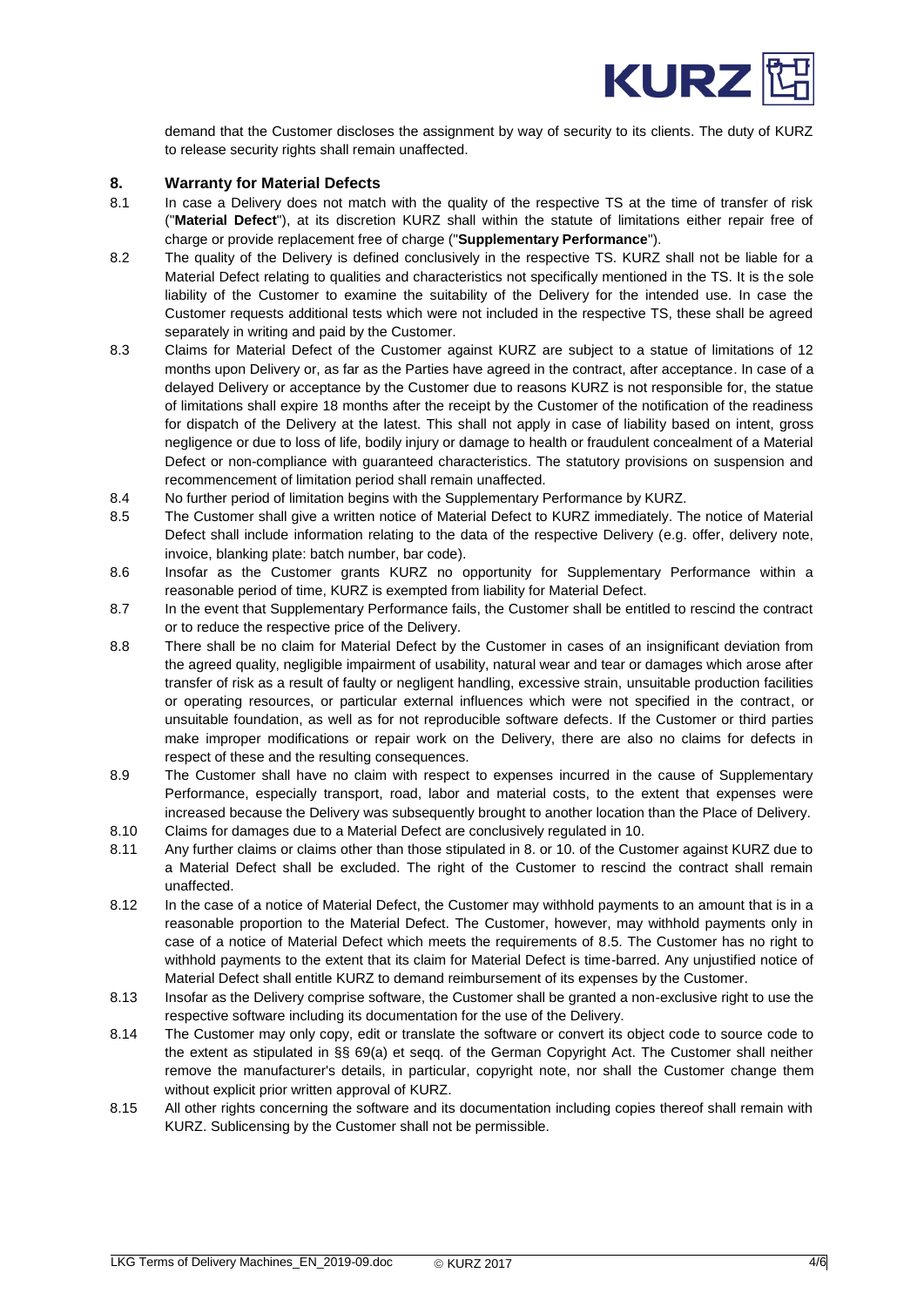

# <span id="page-4-0"></span>**9. Warranty for Defects in Title**

- 9.1 Unless otherwise agreed, KURZ shall provide the Delivery free from industrial property rights, copyrights of third parties and/or any other third party right ("**Third Party Right**") with respect to the country at the Place of Delivery. If a third party asserts justified claims against the Customer due to an infringement of a Third Party Right by a Delivery which was used in conformity with the contract ("**Defect in Title**"), KURZ shall be liable to the Customer, within the stipulated limitation period in 8.3, as follows.
- 9.2 In the case of a liability according to 9.1, KURZ shall at its option and free of charge for the Customer either obtain a right to use the Delivery, modify the Delivery so as not to infringe the Third Party Right or replace the Delivery. If this is not possible for KURZ at reasonable conditions, the Customer shall have the right to rescind the contract or reduce the price. The provisions in 8.6 shall apply accordingly.
- 9.3 The fulfillment of the obligations in 9.2 shall be subject to the condition that the Customer immediately notifies KURZ in writing of the claims asserted by the third party, that it does not acknowledge an infringement and that the protective measures and settlement negotiations are exclusively reserved for KURZ. If the Customer ceases to use the Delivery to reduce the damage or for other important reasons, the Customer shall make it clear to the third party that the suspended use does not mean acknowledgment of an infringement of a Third Party Right.
- 9.4 Claims of the Customer shall be excluded if the Customer is liable for the infringement of the Third Party Right.
- 9.5 Claims of the Customer shall also be excluded if the infringement of the Third Party Right was caused by specific demands of the Customer, by use of the Delivery not foreseeable by KURZ or the Delivery being altered by the Customer or being used together with products not provided by KURZ.
- 9.6 In addition, the provisions of 8. shall apply accordingly to a Defect in Title.
- 9.7 Claims for damages due to a Defect in Title are conclusively regulated in 10.
- 9.8 Any further claims or claims other than those stipulated in 9. or 10. of the Customer against KURZ due to a Defect in Title shall be excluded. The right of the Customer to rescind the contract shall remain unaffected.

# <span id="page-4-1"></span>**10. Other Liability, Damages**

- 10.1 Unless otherwise specified in the KURZ-TM, including the following provisions, KURZ shall be liable in case of a breach of contractual and non-contractual obligations in accordance with the statutory provisions.
- 10.2 KURZ provides application guidelines and other advices to the best of its knowledge and therefore does not constitute any liability for damages by the Customer against KURZ. The Customer shall not be released from its obligation to examine the intended use of the Delivery at its sole responsibility. This shall also apply if the Customer's intended use of the Delivery is known to KURZ.
- 10.3 KURZ is liable for damages, irrespective of the legal basis:
	- in case of intent or gross negligence,
	- in case of culpable loss of life, bodily injury or damage to health,
	- in the event of non-compliance with guaranteed characteristics,
	- in case of fraudulent concealment of a Material Defect or Defect in Title,
	- in case of a claim of the Customer under the applicable mandatory product liability regulations (e.g. the German Product Liability Act) or
	- for damages resulting from the culpable breach of a material contractual obligation (The fulfillment of which is the only way to ensure that the contract is properly implemented and that the other Party is allowed to rely on regularly.). In case of breach of a material contractual obligation by negligence other than gross negligence, the liability is limited to the replacement of the foreseeable, typically occurring damage.
- 10.4 In any other case the Customer shall have no claim for damages against KURZ.
- 10.5 The liability limitations resulting from 10. shall also apply in the case of a breach of an obligation by or in favor of persons whose fault is attributable to KURZ (e.g. personal liability of employees, personnel and other vicarious agents of KURZ), but not to the personal liability of legal representatives and of executives.
- 10.6 A claim for damages according to 10., which is based on Material Defect or Defect in Title, shall be timebarred in 12 months from Delivery, unless there is a liability according to 10.3.
- 10.7 A change in the burden of proof to the detriment of the Customer shall not be implied hereby.